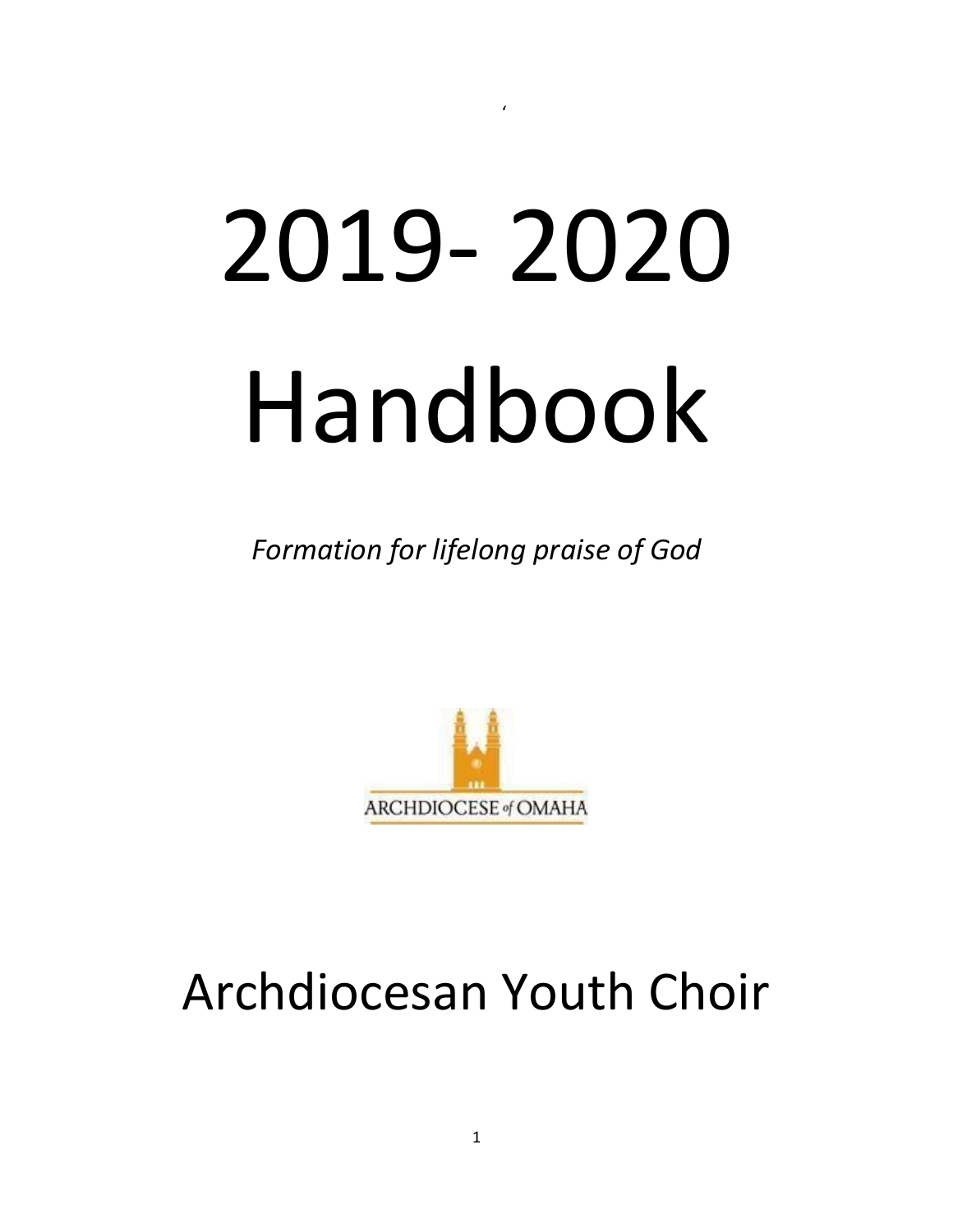## **Archdiocesan Youth Choir**

### St. Cecilia Institute for Sacred Liturgy, Music and the Arts

#### **STAFF:**

Dr. Marie Rubis-Bauer, Director of Music of the Archdiocese of Omaha and St. Cecilia Cathedral River Fisher, Director of Archdiocesan Youth Choir

#### **CONTACT INFORMATION:**

#### **Dr. Marie Rubis-Bauer**

Director of Music of the Archdiocese of Omaha and St. Cecilia Cathedral St. Cecilia Institute of Archdiocesan Formation of the Laity 3900 Webster Street, Suite 200 Omaha, NE 68131 Office Phone: 402.553.5524 EXT. 2 Cell Phone: 402.598.2575 merubisbauer@archomaha.org

#### **River Fisher**

Director of Archdiocesan Youth Choir St. Cecilia Institute of Archdiocesan Formation of the Laity 3900 Webster Street, Suite 200 Omaha, NE 68131 Office Phone: 402.553.5524 EXT. 4 Text Messaging: 217.512.0747 rkfisher@archomaha.org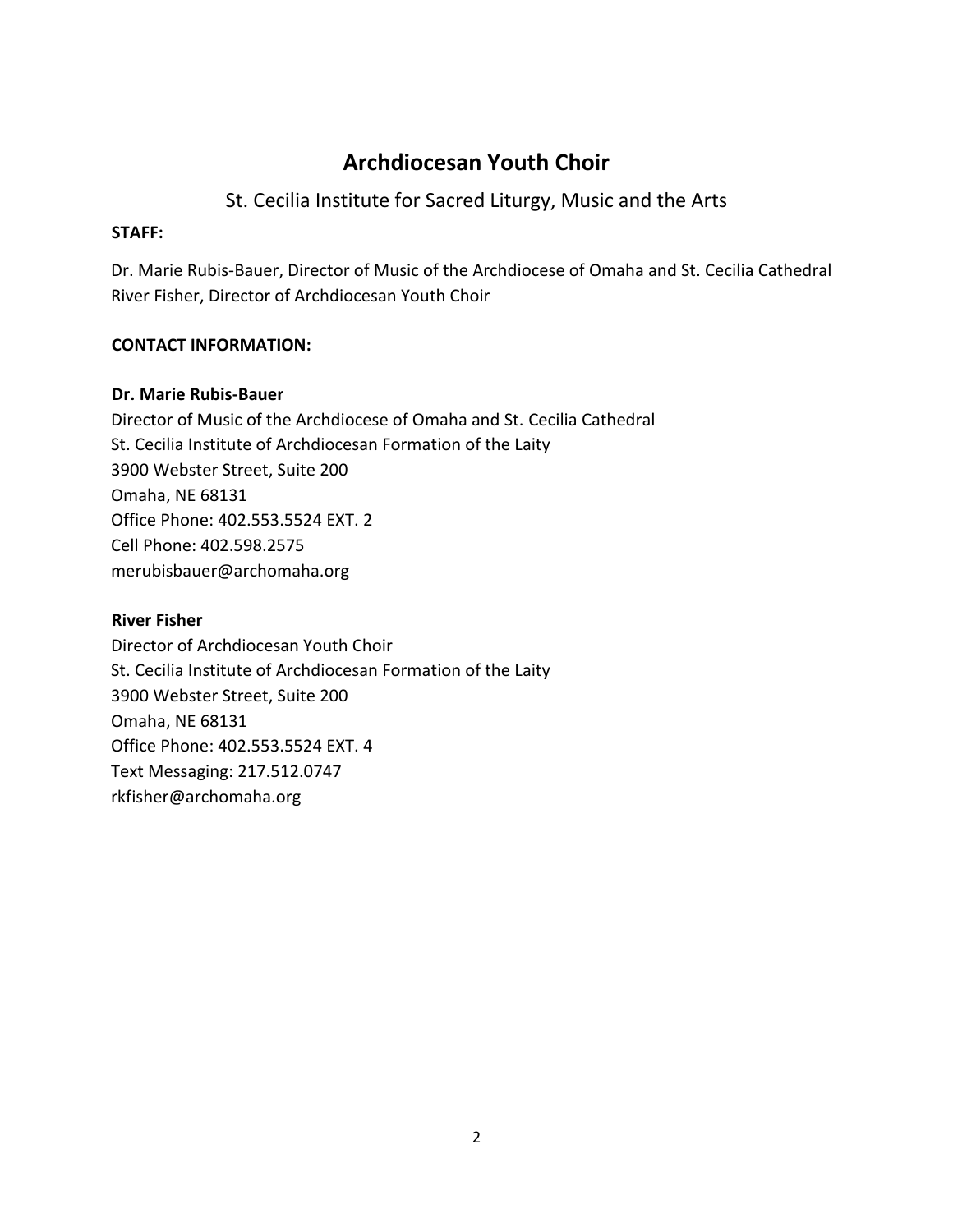#### **THE CHOIR OF THE BAPTIZED:**

Christ is always present in his Church…in the assembly of the baptized, when it prays and sings. Learning to sing in the liturgy is a lifelong journey that ends in our heavenly destiny—a place among the angels and saints, singing forever before the throne of God.

#### **DIFFERENT GIFTS, THE SAME SPIRIT:**

*The choir is the joyful attendant of the People of God along its pilgrim way, and a sign of its heavenly home*. Some members of the community, through a discernment of gifts, are called forth to share particular musical talents in choirs that lead and sing on behalf of the assembled Church. Children, youth and adults are formed for this ministry. They are called into service of the Mother Church, cultivating its art, preparing for its worship, and committing to its discipline of liturgical prayer.

#### **MISSION:**

The mission of the choir is *formation for lifelong praise of God* through sacred, liturgical choral music with its purpose to sing throughout the Archdiocese and in its Mother Church, Saint Cecilia Cathedral, specifically:

- To advance the ministry of liturgical children's choirs.
- To complement the children's school and parish musical experiences.
- To serve the Archdiocese of Omaha as ambassadors of the Archbishop.

#### **EVENING PRAYER:**

Besides regular participation in the Sunday Eucharist, the choir will participate in the singing of some form of Liturgy of the Hours, the daily prayer of the Church, within the rehearsal.

#### **PARTICIPANTS:**

**The Archdiocesan Youth Choir (AYC),** is open to boys and girls (treble voices) in 4<sup>th</sup> Grade through High School, through the urban deaneries of the Archdiocese. The AYC is comprised of two ensembles, Nova Choir and Magnificat Treble Choir. **Nova Choir (NC)** is the training choir, leading students toward participation in more advanced ensembles. **The Magnificat Treble Choir (MTC)** will be offered to choristers with intermediate and or advanced musicianship. Please feel free to encourage students to join, and contact the Director for more copies of recruitment materials.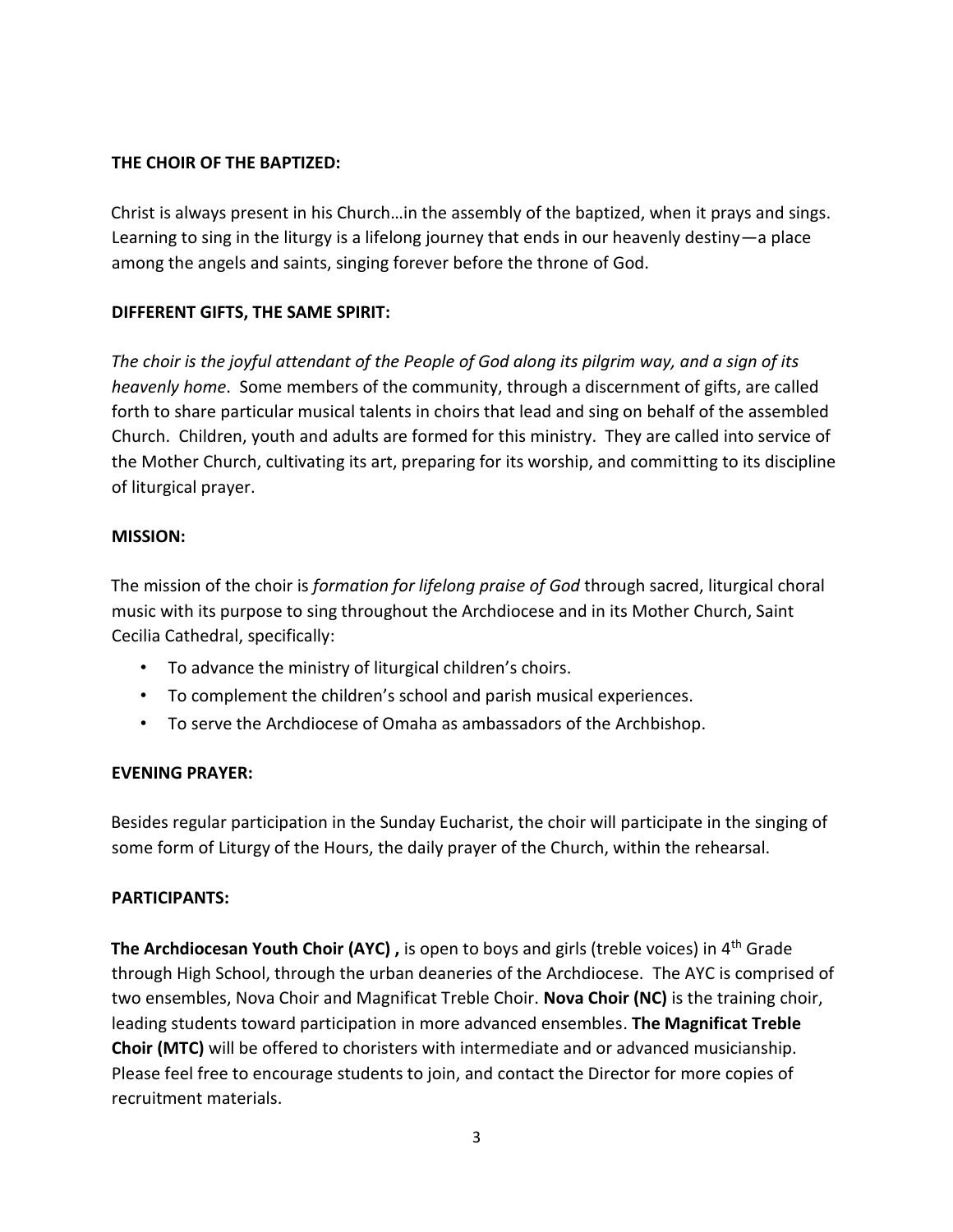#### **CHORAL PERFORMANCE:**

The choir will sing about twice a month at liturgies at St. Cecilia Cathedral and in other parishes, and at additional Archdiocesan and community events.

#### **SCHEDULE:**

Both choirs (NC and MTC) will rehearse Wednesdays, from **3:30-5:45pm.** from September through May. Please see the schedule for all rehearsals, liturgies, and performances. Parents are also notified by email before every event.

#### **SELECTION/ AUDITION PROCESS:**

Participation in the AYC is by audition. The child will be tested for basic range, vocal aptitude, and reading, and will be asked to sing a hymn (such as "Joyful, Joyful") or another familiar song. Please contact the Director for further information. Choristers may be added to the choir at any time during the year at the discretion of the staff. Students who have been in AYC previously may also be requested to audition again each fall, for the purpose of testing for vocal changes.

#### **Auditions will be held on the following dates:**

Saturday, August 17 Wednesday, August 21 Saturday, August 24 **Auditions may be scheduled at other times if necessary. Please contact the director.**

#### **REHEARSAL YEAR:**

Rehearsals will begin Wednesday, September 4, 2019 and continue through May 20, 2020.

#### **FEES AND METHOD OF PAYMENT:**

Choristers pay a \$20.00 monthly tuition from August through May. Auto-withdrawal forms for monthly payment will be made available, if desired. Choristers not using the auto-withdrawal will be invoiced twice a year, October  $1^{st}$  and March  $1^{st}$ . Payment is due 20 days after the date of the invoice. Late payments will be assessed a \$25.00 fee. A limited number of scholarships and fee waivers are available.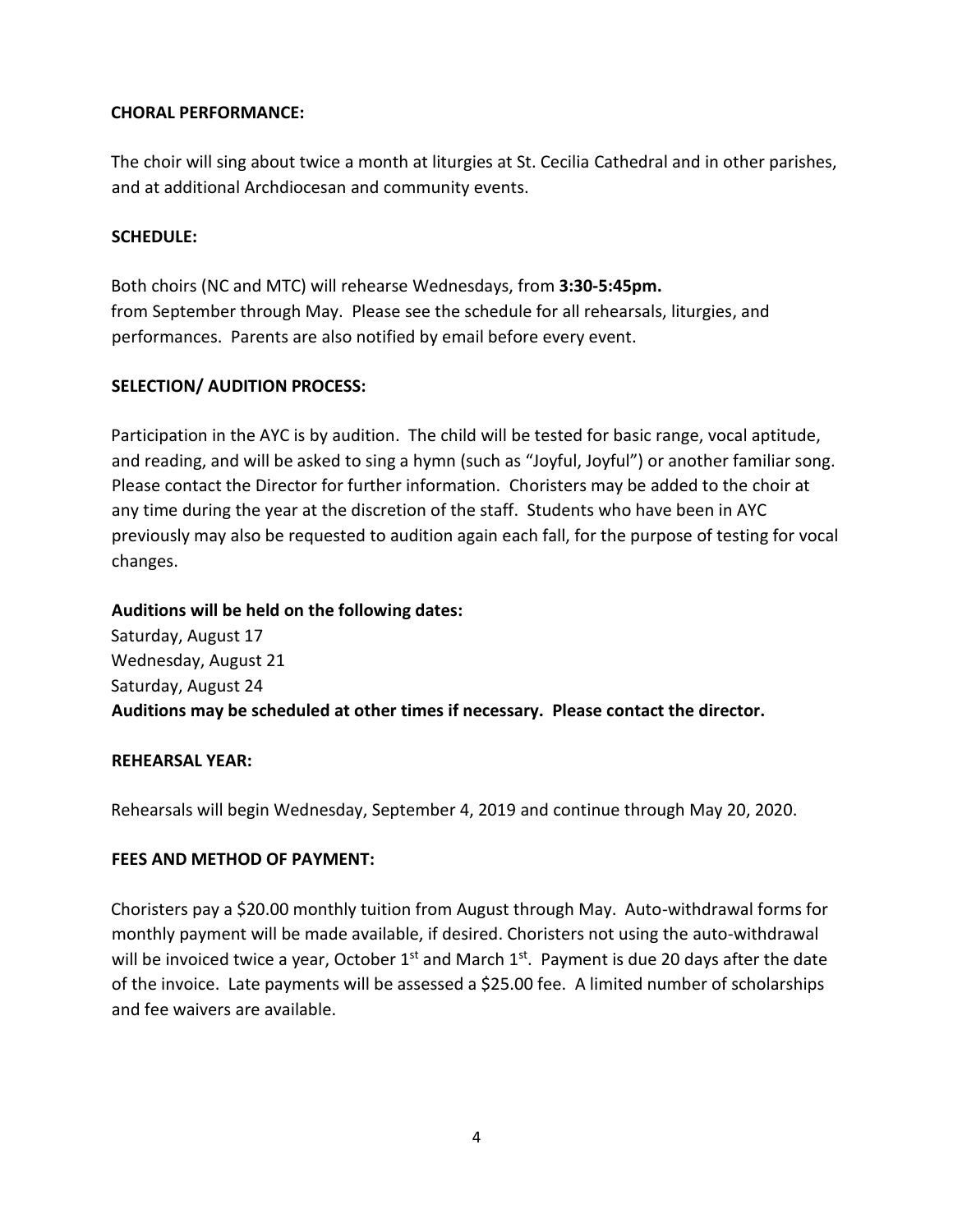#### **COMMITMENT AND ATTENDANCE:**

The choir season is a year-long commitment, from September through May. Choir members are expected to attend all scheduled rehearsals, liturgies and performances, and are expected to be on time. In the event that a member must be absent or more than five minutes late, the parent or guardian should email the director at rkfisher@archomaha.org, or leave a voice message on the AYC voicemail (402.553.5524 EXT. 4.) A written excuse will be accepted, provided that it is written by the parent or guardian. Forms for absences known in advance are provided at registration, and are also available in the choir room before and after rehearsals. This is to ensure the safety of a child who is missing from rehearsal.

A total of three absences (per semester) will result in dismissal from the choir. Absences include: personal illness, family functions, sports, and all other absences. Late arrival will not count toward absence. An excessive amount of late arrivals will result in membership being reviewed by the directors.

*Absence Notification: To ensure the safety of our students, parents/emergency contact will be notified within the first 15 minutes of rehearsals and services. If you are running late, please notify our staff via text messaging (217.512.0747).*

#### **REHEARSAL SCHEDULE:**

| $3:30-3:55$ pm | Skills Group A, Room 208                          |
|----------------|---------------------------------------------------|
| 3:55-4:00pm    | Bathroom/Water Break                              |
| 4:00-5:00pm    | MTC Rehearsal (Room 208), NC Rehearsal (Room 206) |
| 5:00-5:15pm    | Vespers (Room ?)                                  |
| $5:15-5:20$ pm | <b>Bathroom Break</b>                             |
| 5:20-5:45pm    | Skills Group B, Room 208                          |

#### **REHEARSAL PROCEDURES:**

Skills Group A, for students from St. Cecilia's school, will begin at 3:30pm in Room 208. Students arriving after 3:30 will be allowed into St. Cecilia Institute by a trained adult/volunteer. These students will remain in the reception area until 3:55pm. Rehearsals will begin **ON TIME** at **4:00pm**. We cannot provide supervision for non-choir siblings or other children before, during, or after rehearsals. We also ask that children be picked up promptly after rehearsal, no later than 5:50pm. Choristers should wait in the reception area indoors until parents arrive to pick them up.

#### **DUAL BOOKING OF MINISTRIES:**

In the event that a chorister is scheduled for another ministry (e.g. altar services) at the same liturgy the choir is singing, **he/she will be expected to trade with another in order to sing**. This